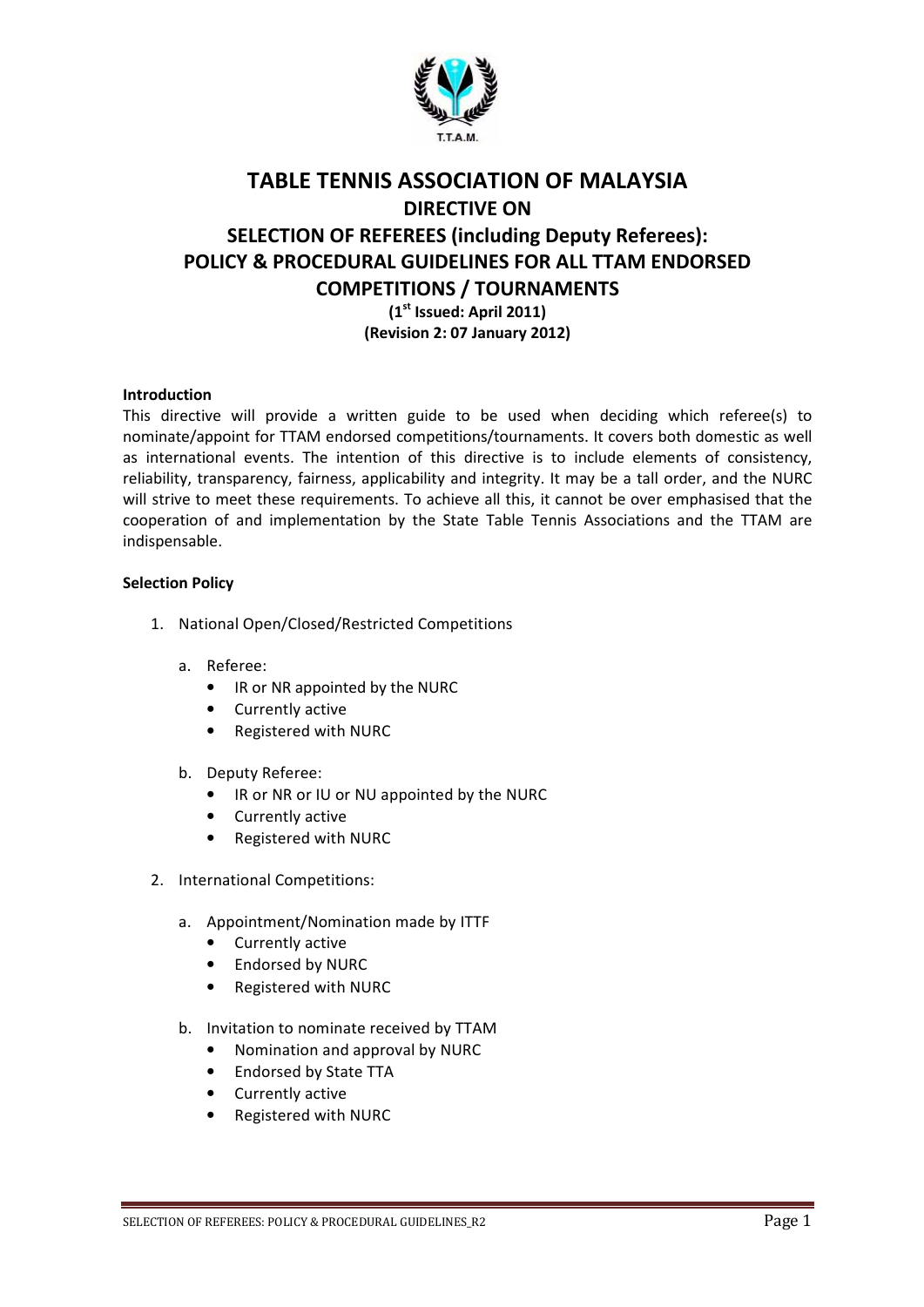#### Procedural Guidelines:

- 1. National Events:
	- a) For TTAM sanctioned events, the Organising State TTA will make the nominations and forward the nominations to the NURC for its approval or otherwise. Where there is no IR or NR or IU or NU in the Organiser's State, or where the nominated person is not acceptable to the NURC, then the NURC together with the Organising State shall appoint a suitable referee and/or deputy referee(s) as the case may be.
	- b) For National events endorsed by the TTAM, the organising body shall request the NURC to appoint a referee and deputy referee(s).
- 2. International Events:
	- a) All invitations to nominate referees (deputy referees) received by TTAM are to be forwarded to the Chairman, NURC who will then invite those qualified to apply for the offered position(s). All completed application forms must have the respective State TTA's endorsement before sending to NURC and TTAM. After the closing date, the NURC Selection Committee will make the selections and inform the TTAM accordingly.
	- b) As soon as the TTAM receives confirmation of an appointment from the inviting party, the TTAM will notify the referee/deputy referee concerned, the NURC and the referee's/deputy referee's State TTA.
	- c) The selection process will take into account a referee's qualification, activity both domestically and internationally, historical attendance at foreign events and any conditions stipulated by the inviting Organisation.
	- d) Where endorsement by TTAM is requested for Referees and Deputy Referees nominated/appointed by the ITTF, Clauses 2 (a), (b) and (c) shall not apply. However, the TTAM shall first forward such requests to the NURC for its endorsement before responding to the requests received.
- 3. Members of the Selection Committee who choose to make an application for consideration for selection to an international event will play no part in the selection process for that event.
- 4. In the application of these procedural guidelines consideration sometimes needs to be given to a variety of different circumstances. The selection process is therefore not always 'black and white' and the Selection Committee will use their discretion as appropriate.

# Hospitality and Allowances (Domestic Championships & International Championships in Malaysia)

1. The Organising authority shall provide referees/deputy referees with the following:

|                           | <b>Domestic</b> | International    |
|---------------------------|-----------------|------------------|
| Referee (IR/NR)           | RM 100/-        | <b>ITTF</b> rate |
| Deputy Referee (IR/NR/IU) | RM 90/-         |                  |
| Deputy Referee (NU)       | RM 80/-         | Not applicable   |

1.1 Daily rates of allowance with effect from 2012.